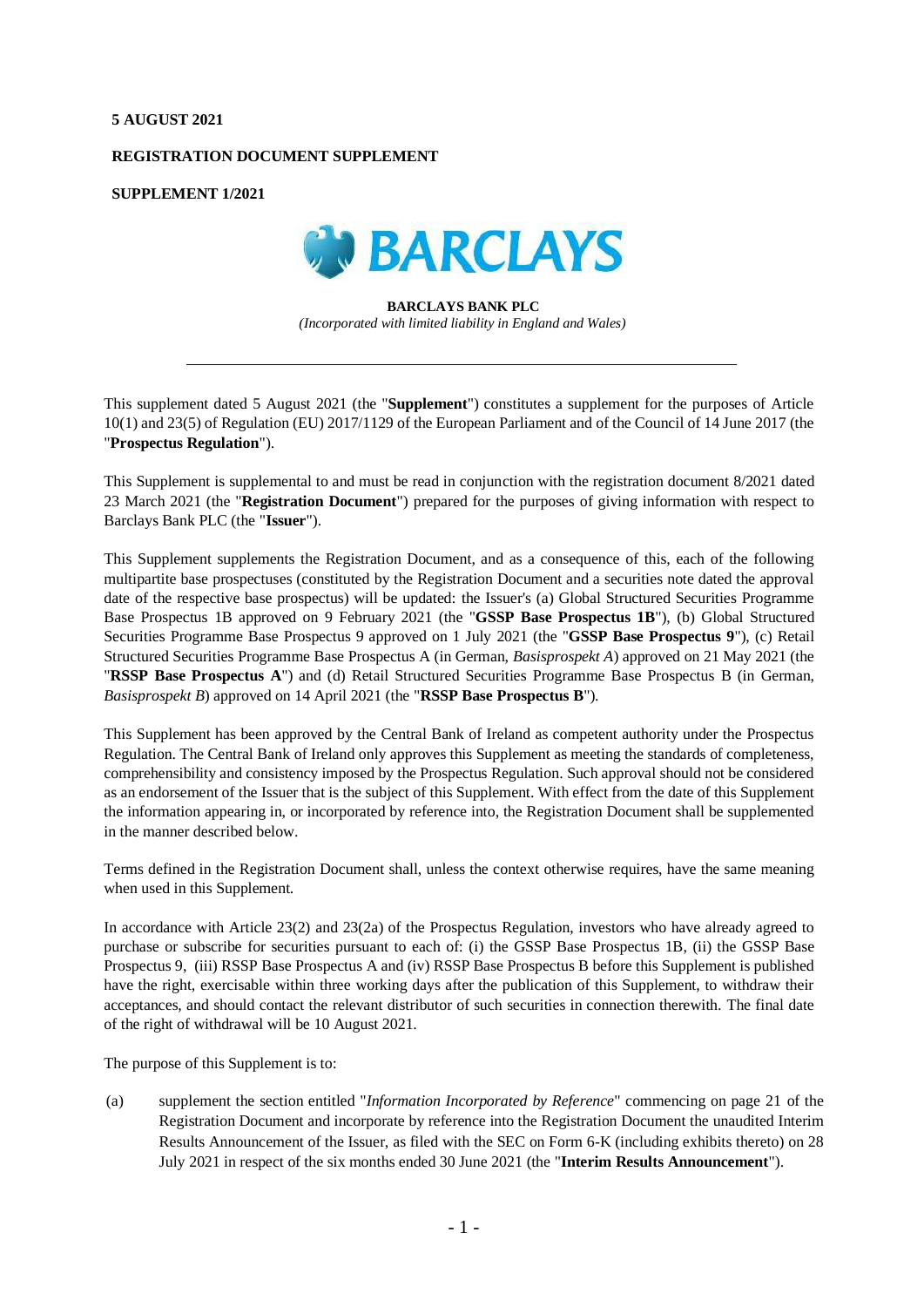The Interim Results Announcement has been filed with the Central Bank of Ireland and shall be deemed to be incorporated in, and form part of, the Registration Document as supplemented by this Supplement. The Interim Results Announcement may be inspected (i) during normal business hours at Barclays Treasury, 1 Churchill Place, London, E14 5HP, United Kingdom and at the specified office of the Principal Paying Agent, at One Canada Square, London, E14 5AL, United Kingdom during the life of the Registration Document; and (ii) [https://home.barclays/content/dam/home-barclays/documents/investor](https://home.barclays/content/dam/home-barclays/documents/investor-relations/ResultAnnouncements/H12021/20210728-BBPLC-H12021-6-K-2021.pdf)[relations/ResultAnnouncements/H12021/20210728-BBPLC-H12021-6-K-2021.pdf.](https://home.barclays/content/dam/home-barclays/documents/investor-relations/ResultAnnouncements/H12021/20210728-BBPLC-H12021-6-K-2021.pdf) It has also been filed with the SEC and is available in electronic form on the SEC's website at [https://www.sec.gov/Archives/edgar/data/312070/000165495421008263/a7245g.htm;](https://www.sec.gov/Archives/edgar/data/312070/000165495421008263/a7245g.htm)

- (b) amend the section entitled "*Information Incorporated by Reference*" on page 21 of the Registration Document by deleting the words "endorsed by the UK" and replacing such text with "adopted by the UK";
- (c) replace the fourth paragraph of the section entitled *"Forward-Looking Statements*" on page 22 of the Registration Document with the following updated information:

"Additional factors which may impact the Barclays Bank Group's future financial condition and performance are identified in the Barclays Bank Group's filings with the SEC (including, without limitation, in the 20-F and the Interim Results Announcement), which are available on the SEC's website a[t http://www.sec.gov.](http://www.sec.gov/)";

(d) amend the section entitled "Risk Factors – *Principal Risks relating to the Issuer – Material existing and emerging risks potentially impacting more than one principal risk*" commencing on page 1 of the Registration Document by deleting in its entirety the wording appearing under the heading "*Impact of benchmark interest rate reforms on the Barclays Bank Group"* and replacing it with the following:

"For several years, global regulators and central banks have been driving international efforts to reform key benchmark interest rates and indices, such as the London Interbank Offered Rate ("**LIBOR**"), which are used to determine the amounts payable under a wide range of transactions and make them more reliable and robust. This has resulted in significant changes to the methodology and operation of certain benchmarks and indices, the adoption of alternative "risk-free" reference rates ("**RFRs**") and the proposed discontinuation of certain reference rates (including LIBOR), with further changes anticipated, including UK, EU and US legislative proposals to deal with 'tough legacy' contracts that cannot convert into or cannot add fall-back RFRs. The consequences of reform are unpredictable and may have an adverse impact on any financial instruments linked to, or referencing, any of these benchmark interest rates.

Uncertainty as to the nature of such potential changes, the availability and/or suitability of alternative RFRs, the participation of customers and third-party market participants in the transition process and associated challenges with respect to required documentation changes and other reforms may adversely affect a broad range of transactions (including any securities, loans and derivatives which use LIBOR to determine the amount of interest payable that are included in the Barclays Bank Group's financial assets and liabilities) that use these reference rates and indices and introduce a number of risks for the Barclays Bank Group, including, but not limited to:

• **Conduct risk**: in undertaking actions to transition away from using certain reference rates (such as LIBOR) to new alternative RFRs, the Barclays Bank Group faces conduct risks. These may lead to customer complaints, regulatory sanctions or reputational impact if the Barclays Bank Group is considered to be (among other things) (i) undertaking market activities that are manipulative or create a false or misleading impression, (ii) misusing sensitive information or not identifying or appropriately managing or mitigating conflicts of interest, (iii) providing customers with inadequate advice, misleading information, unsuitable products or unacceptable service, (iv) not taking a consistent approach to remediation for customers in similar circumstances, (v) unduly delaying the communication and migration activities in relation to client exposure, leaving them insufficient time to prepare or (vi) colluding or inappropriately sharing information with competitors.

• **Litigation risk**: members of the Barclays Bank Group may face legal proceedings, regulatory investigations and/or other actions or proceedings regarding (among other things) (i) the conduct risks identified above, (ii) the interpretation and enforceability of provisions in LIBOR-based contracts, and (iii) the Barclays Bank Group's preparation and readiness for the replacement of LIBOR with alternative RFRs.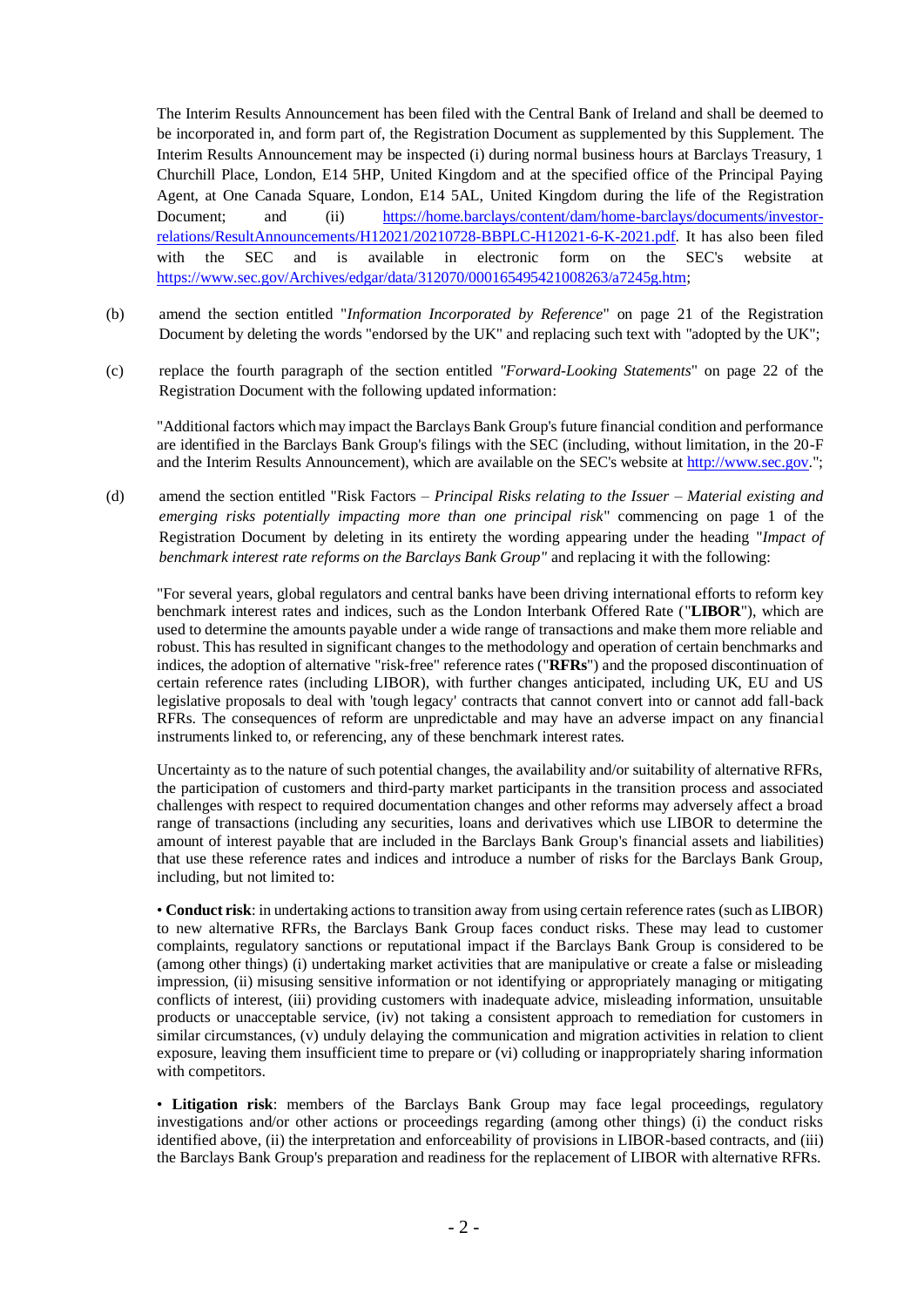• **Financial risk**: the valuation of certain of the Barclays Bank Group's financial assets and liabilities may change. Moreover, transitioning to alternative RFRs may impact the ability of members of the Barclays Bank Group to calculate and model amounts receivable by them on certain financial assets and determine the amounts payable on certain financial liabilities (such as debt securities issued by them) because currently alternative RFRs (such as the Sterling Overnight Index Average (SONIA) and the Secured Overnight Financing Rate (SOFR)) are look-back rates whereas term rates (such as LIBOR) allow borrowers to calculate at the start of any interest period exactly how much is payable at the end of such interest period. This may have a material adverse effect on the Barclays Bank Group's cash flows.

• **Pricing risk**: changes to existing reference rates and indices, discontinuation of any reference rate or indices and transition to alternative RFRs may impact the pricing mechanisms used by the Barclays Bank Group on certain transactions.

• **Operational risk**: changes to existing reference rates and indices, discontinuation of any reference rate or index and transition to alternative RFRs may require changes to the Barclays Bank Group's IT systems, trade reporting infrastructure, operational processes, and controls. In addition, if any reference rate or index (such as LIBOR) is no longer available to calculate amounts payable, the Barclays Bank Group may incur additional expenses in amending documentation for new and existing transactions and/or effecting the transition from the original reference rate or index to a new reference rate or index.

• **Accounting risk**: an inability to apply hedge accounting in accordance with International Accounting Standards 39 could lead to increased volatility in the Barclays Bank Group's financial results and performance.

Any of these factors may have a material adverse effect on the Barclays Bank Group's business, results of operations, financial condition and prospects.

For further details on the impacts of benchmark interest rate reforms on the Barclays Bank Group, see Note 40 (*Interest rate benchmark reform*) to the consolidated financial statements of the Issuer on pages 193 to 196 of the 20-F and Note 16 (*Interest rate benchmark reform*) on pages 47 to 48 of the Interim Results Announcement.";

(e) replace the sub-section entitled "*Legal Proceedings*" under the section entitled "*The Issuer, the Barclays Bank Group and the Group*" on page 23 of the Registration Document with the following:

### "**Legal Proceedings**

For a description of the governmental, legal or arbitration proceedings that the Issuer and the Barclays Bank Group face, see Note 14 (*Legal, competition and regulatory matters*) to the condensed consolidated interim financial statements of the Issuer on pages 41 to 46 of the Interim Results Announcement.";

(f) amend the sub-section entitled "*Directors*" under the section entitled "*The Issuer, the Barclays Bank Group and the Group*" commencing on page 23 of the Registration Document by replacing it with the following updated information:

| "Name           | $Function(s)$ within the Issuer                          | Principal outside activities                                                                                                                                                                          |
|-----------------|----------------------------------------------------------|-------------------------------------------------------------------------------------------------------------------------------------------------------------------------------------------------------|
| Nigel Higgins   | Chairman and Non-Executive<br>Director                   | Group Chairman and Non-Executive Director,<br>Barclays PLC; Chairman, Sadler's Wells; Non-<br>Executive Director, Tetra Laval Group                                                                   |
| James Staley    | Chief Executive Officer and<br><b>Executive Director</b> | Group Chief Executive Officer and Executive<br>Director, Barclays PLC; Board Member, Bank<br>Policy Institute; Board Member, Institute of<br>International Finance                                    |
| Tushar Morzaria | <b>Executive Director</b>                                | Group Finance Director and Executive<br>Director, Barclays PLC; Non-Executive<br>Director, BP p.l.c.; Member, 100 Group Main<br>Committee; Chair, Sterling Risk Free<br>Reference Rates Working Group |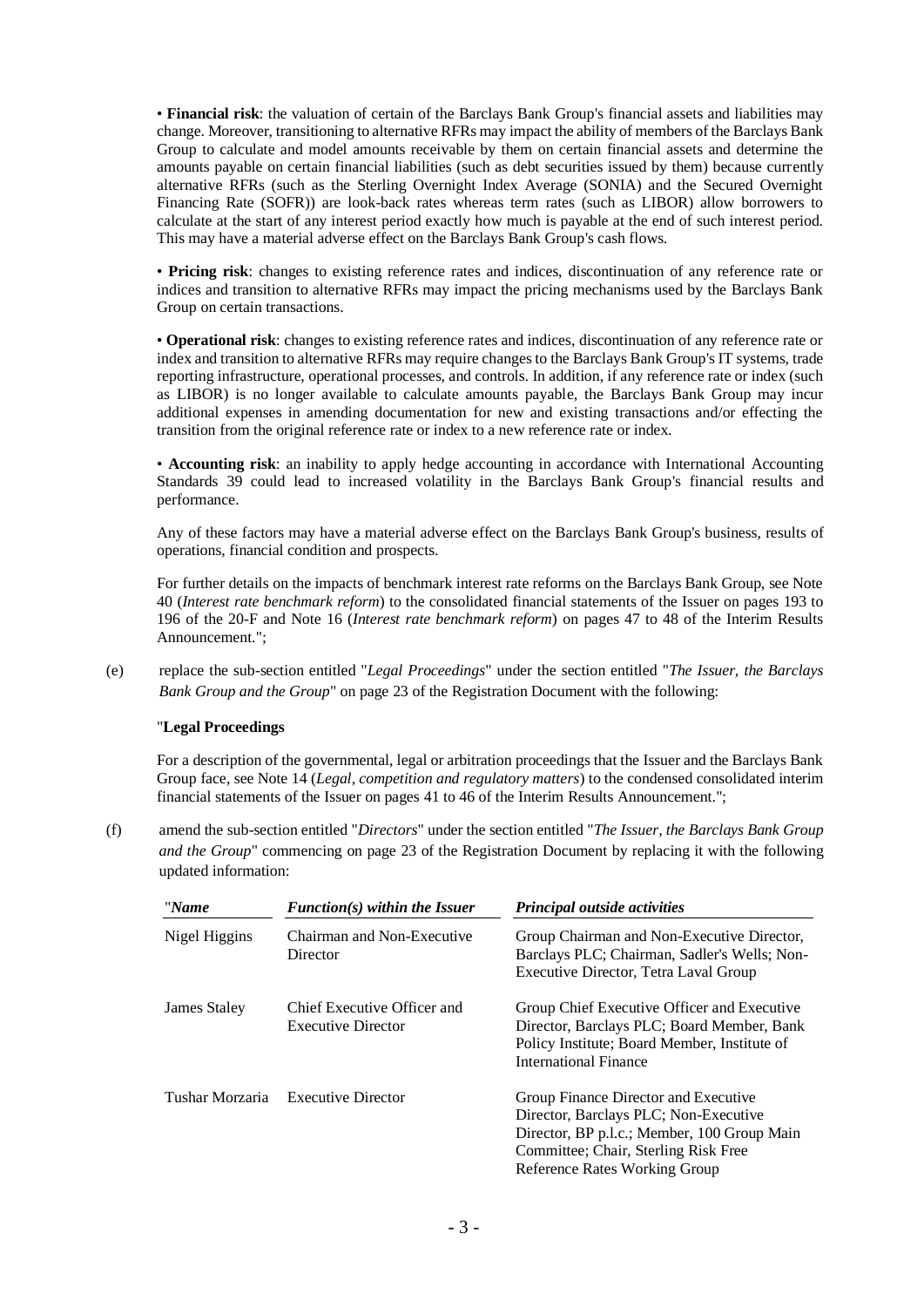| Michael Ashley          | Non-Executive Director        | Non-Executive Director, Barclays PLC; Non-<br><b>Executive Director, Barclays Capital Securities</b><br>Limited; Member, Cabinet Office Board;<br>Member, International Ethics Standards Board<br>for Accountants; Member, ICAEW Ethics<br>Standards Committee; Treasurer, The Scout<br>Association; Member, UK Endorsement Board                                                       |
|-------------------------|-------------------------------|-----------------------------------------------------------------------------------------------------------------------------------------------------------------------------------------------------------------------------------------------------------------------------------------------------------------------------------------------------------------------------------------|
| Tim Breedon             | <b>Non-Executive Director</b> | Non-Executive Director, Barclays PLC; Chair,<br>Barclays Bank Ireland PLC; Non-Executive<br>Director, Barclays Capital Securities Limited;<br>Chairman, Apax Global Alpha Limited; Non-<br>Executive Director, Quilter PLC                                                                                                                                                              |
| Mohamed A. El-<br>Erian | Non-Executive Director        | Non-Executive Director, Barclays PLC; Lead<br>Independent Director, Under Armour Inc.;<br>Chief Economic Advisor, Allianz SE;<br>Chairman, Gramercy Funds Management;<br>Senior Advisor, Investcorp Bank BSC;<br>President, Queens' College, Cambridge<br>University                                                                                                                    |
| Dawn<br>Fitzpatrick     | Non-Executive Director        | Non-Executive Director, Barclays PLC; Chief<br><b>Investment Officer, Soros Fund Management</b><br>LLC; Member, The New York Federal<br>Reserve's Investor Advisory Committee on<br>Financial Markets; Member, Advisory Board<br>and Investment Committee of the Open<br>Society Foundations' Economic Justice<br>Programme; Member of Advisory Council,<br>The Bretton Woods Committee |
| Mary Francis            | Non-Executive Director        | Non-Executive Director, Barclays PLC; Non-<br>Executive Director, Valaris PLC; Senior<br>Independent Director, PensionBee Ltd;<br>Member of Advisory Panel, The Institute of<br>Business Ethics; Member, UK Takeover<br>Appeal Board                                                                                                                                                    |
| Diane<br>Schueneman     | Non-Executive Director        | Non-Executive Director, Barclays PLC; Non-<br>Executive Director, Barclays US LLC; Chair,<br><b>Barclays Execution Services Limited</b>                                                                                                                                                                                                                                                 |

(g) replace the sub-section entitled "*Legal Proceedings*" under the section entitled "*General Information*" on page 25 of the Registration Document with the following:

#### **"Legal Proceedings**

Save as disclosed under Note 14 (*Legal, competition and regulatory matters*) to the condensed consolidated interim financial statements of the Issuer as set out on pages 41 to 46 of the Interim Results Announcement, there are no governmental, legal or arbitration proceedings (including any such proceedings which are pending or threatened of which the Issuer is aware) during the 12 months preceding the date of this Registration Document which may have, or have had in the recent past, significant effects on the financial position or profitability of the Issuer and/or the Barclays Bank Group.";

(h) replace the sub-section entitled "*Significant Change Statement*" under the section entitled "*General Information*" commencing on page 25 of the Registration Document with the following:

"There has been no significant change in the financial position or financial performance of the Issuer or the Barclays Bank Group since 30 June 2021."; and

(i) replace the section entitled "Appendix" on pages 27 to 29 of the Registration Document with the following: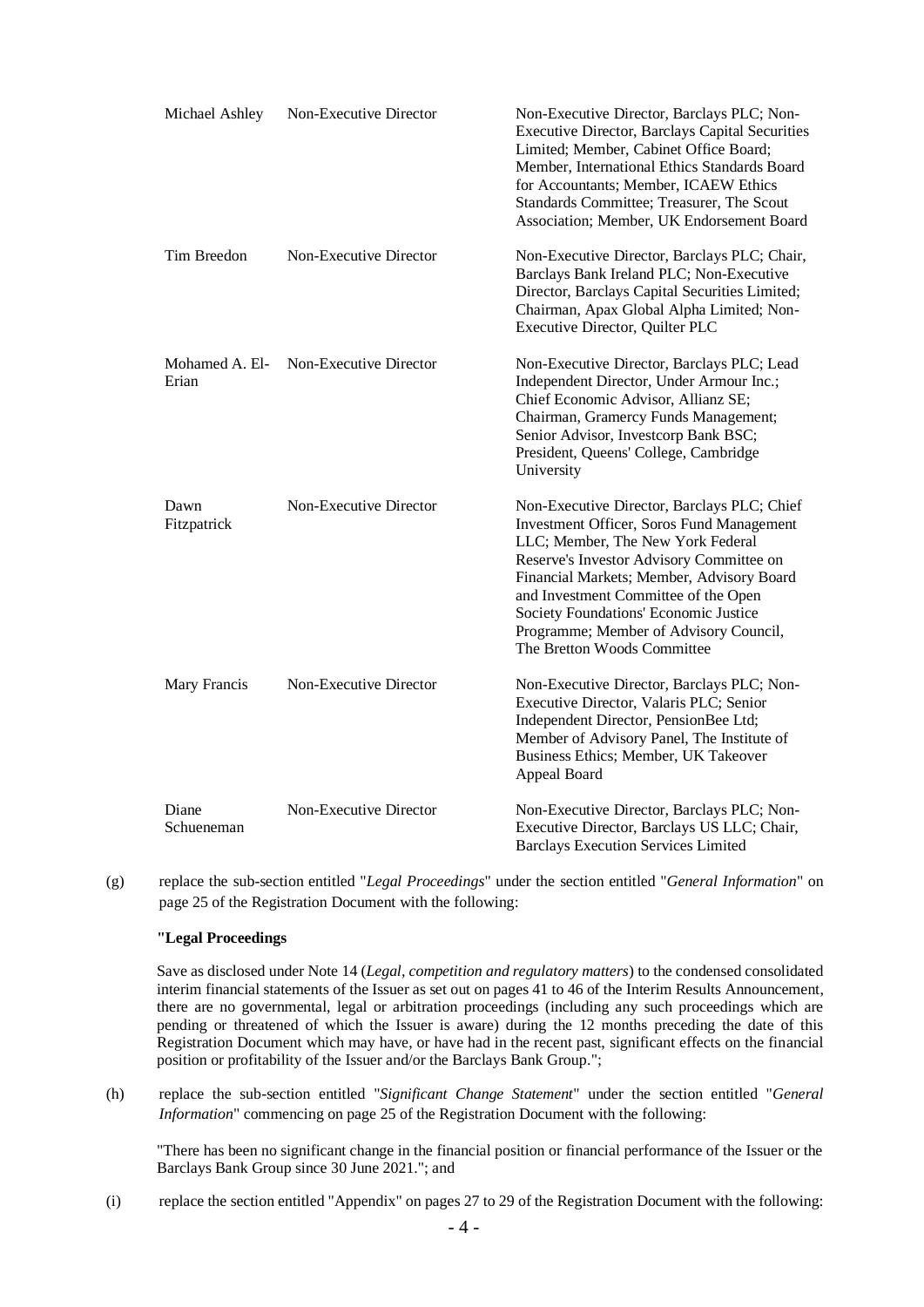## "**APPENDIX**

*This appendix to the Registration Document (the "Appendix") has been prepared for the purposes of Article 26(4) of the Prospectus Regulation. This Appendix is to be read as an introduction to the Registration Document.* 

*Any decision to invest in debt or derivatives securities of the Issuer should be based on a consideration of the Registration Document as a whole and the terms and conditions of such securities, as set out in the relevant prospectus or other offering document by the investor; the investor could lose all or part of the invested capital; where a claim relating to the information contained in a Registration Document is brought before a court, the plaintiff investor might, under national law, have to bear the costs of translating the Registration Document before the legal proceedings are initiated; civil liability attaches only to those persons who have tabled the Appendix including any translation thereof, but only where the Appendix is misleading, inaccurate or inconsistent, when read together with the other parts of the Registration Document, or where it does not provide, when read together with the other parts of the Registration Document, key information in order to aid investors when considering whether to invest in such securities.*

## **Key Information on the Issuer**

#### **Who is the Issuer of the securities?**

#### **Domicile and legal form of the Issuer**

Barclays Bank PLC (the "**Issuer**") is a public limited company registered in England and Wales under number 1026167. The liability of the members of the Issuer is limited. It has its registered and head office at 1 Churchill Place, London, E14 5HP, United Kingdom (telephone number +44 (0)20 7116 1000). The Legal Entity Identifier (LEI) of the Issuer is G5GSEF7VJP5I7OUK5573.

#### **Principal activities of the Issuer**

The Group's businesses include consumer banking and payments operations around the world, as well as a top-tier, full service, global corporate and investment bank. The Group comprises of Barclays PLC together with its subsidiaries, including the Issuer. The Issuer's principal activity is to offer products and services designed for larger corporate, wholesale and international banking clients.

The term the "**Group**" mean Barclays PLC together with its subsidiaries and the term "**Barclays Bank Group**" means Barclays Bank PLC together with its subsidiaries.

#### **Major shareholders of the Issuer**

The whole of the issued ordinary share capital of the Issuer is beneficially owned by Barclays PLC. Barclays PLC is the ultimate holding company of the Group.

#### **Identity of the key managing directors of the Issuer**

The key managing directors of the Issuer are James Staley (Chief Executive Officer and Executive Director) and Tushar Morzaria (Executive Director).

#### **Identity of the statutory auditors of the Issuer**

The statutory auditors of the Issuer are KPMG LLP ("**KPMG**"), chartered accountants and registered auditors (a member of the Institute of Chartered Accountants in England and Wales), of 15 Canada Square, London E14 5GL, United Kingdom.

## **What is the key financial information regarding the Issuer?**

The Issuer has derived the selected consolidated financial information included in the table below for the years ended 31 December 2020 and 31 December 2019 from the annual consolidated financial statements of the Issuer for the years ended 31 December 2020 and 2019 (the "**Financial Statements**"), which have each been audited with an unmodified opinion provided by KPMG. The selected financial information included in the table below for the six months ended 30 June 2021 and 30 June 2020 was derived from the unaudited Interim Results Announcement of the Issuer in respect of the six months ended 30 June 2021.

| <b>Consolidated Income Statement</b> |      |                              |                             |  |
|--------------------------------------|------|------------------------------|-----------------------------|--|
|                                      |      |                              | As at 31<br><b>December</b> |  |
| 2021                                 | 2020 | 2020                         | 2019                        |  |
|                                      |      | As at 30 June<br>(unaudited) |                             |  |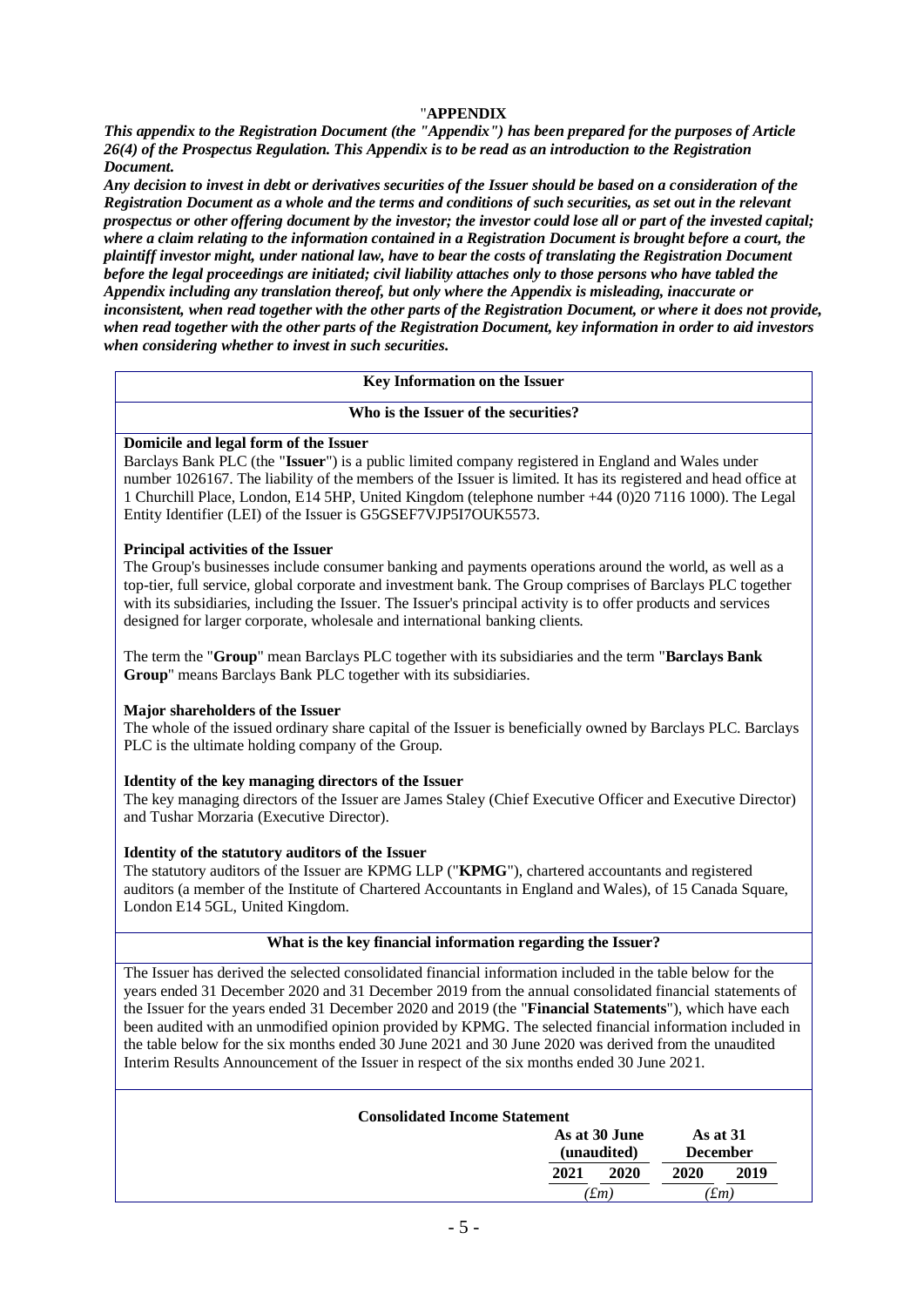|       |             | 3.160       | 3.907 |  |
|-------|-------------|-------------|-------|--|
|       |             | 5.659       | 5.672 |  |
|       |             |             |       |  |
|       | 3.467 4.225 | 7.076       | 4.073 |  |
| 3.334 | 1.523       | 3.075       | 3.112 |  |
|       |             | 2,451 2,780 |       |  |

| <b>Consolidated Balance Sheet</b>                       |                                |                   |         |  |  |
|---------------------------------------------------------|--------------------------------|-------------------|---------|--|--|
|                                                         | As at $30$<br><b>June</b>      |                   |         |  |  |
|                                                         | (unaudited)                    | As at 31 December |         |  |  |
|                                                         | 2021                           | 2020              | 2019    |  |  |
|                                                         | $(f_m)$                        | $(f_m)$           |         |  |  |
|                                                         | 1,064,337                      | 1,059,731         | 876,672 |  |  |
|                                                         | 42,931                         | 29,423            | 33,536  |  |  |
|                                                         | 29,045                         | 32,005            | 33,425  |  |  |
|                                                         | 133,815                        | 134,267           | 141,636 |  |  |
|                                                         | 249,732                        | 244,696           | 213,881 |  |  |
|                                                         | 53,696                         | 53,710            | 50,615  |  |  |
| <b>Certain Ratios from the Financial Statements</b>     |                                |                   |         |  |  |
|                                                         | As at $30$                     |                   |         |  |  |
|                                                         | June                           | As at $31$        |         |  |  |
|                                                         | (unaudited)<br><b>December</b> |                   |         |  |  |
|                                                         | 2021                           | 2020              | 2019    |  |  |
|                                                         | (%)                            | (%)               |         |  |  |
|                                                         | 13.9                           | 14.2              | 13.9    |  |  |
|                                                         | 21.2                           | 21.0              | 22.1    |  |  |
|                                                         | 3.6                            | 3.9               | 3.9     |  |  |
| What are the key risks that are specific to the Issuer? |                                |                   |         |  |  |

The Barclays Bank Group has identified a broad range of risks to which its businesses are exposed. Material risks are those to which senior management pay particular attention and which could cause the delivery of the Barclays Bank Group's strategy, results of operations, financial condition and/or prospects to differ materially from expectations. Emerging risks are those which have unknown components, the impact of which could crystallise over a longer time period. In addition, certain other factors beyond the Barclays Bank Group's control, including escalation of terrorism or global conflicts, natural disasters, pandemics and similar events, although not detailed below, could have a similar impact on the Barclays Bank Group.

- **Material existing and emerging risks potentially impacting more than one principal risk**: In addition to material and emerging risks impacting the principal risks set out below, there are also material existing and emerging risks that potentially impact more than one of these principal risks. These risks are: (i) the impact of COVID-19; (ii) potentially unfavourable global and local economic and market conditions, as well as geopolitical developments; (iii) the UK's withdrawal from the EU; (iv) the impact of interest rate changes on the Barclays Bank Group's profitability; (v) the competitive environments of the banking and financial services industry; (vi) the regulatory change agenda and impact on business model; (vii) the impact of climate change on the Barclays Bank Group's business; and (viii) the impact of benchmark interest rate reforms on the Barclays Bank Group.
- **Credit and Market risks:** Credit risk is the risk of loss to the Barclays Bank Group from the failure of clients, customers or counterparties, to fully honour their obligations to members of the Barclays Bank Group. The Barclays Bank Group is subject to risks arising from changes in credit quality and recovery rates of loans and advances due from borrowers and counterparties in any specific portfolio. Market risk is the risk of loss arising from potential adverse change in the value of the Barclays Bank Group's assets and liabilities from fluctuation in market variables.